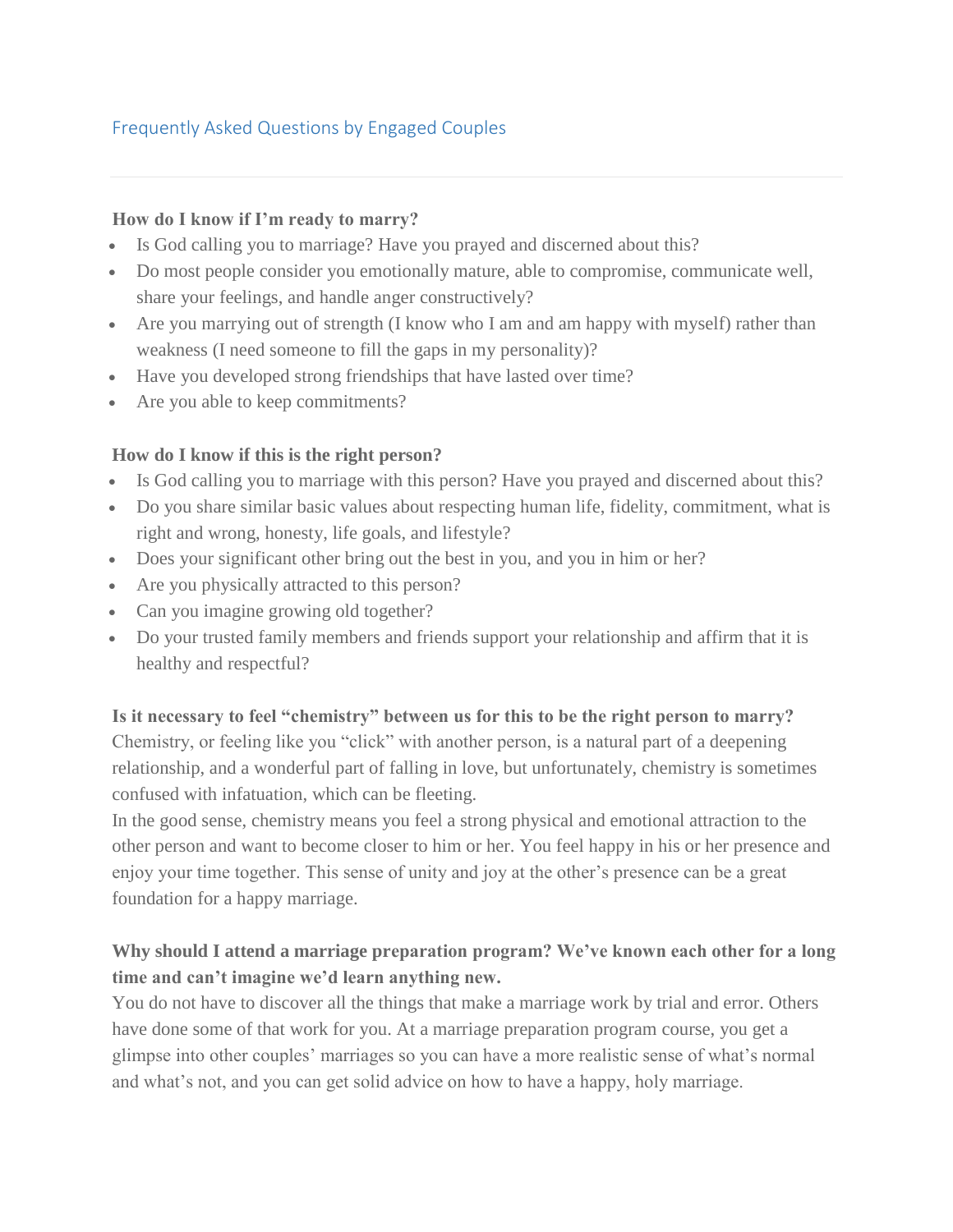Although every marriage relationship is unique, there are many tips experienced couples can share that will help you when you face bumps in your own marriage. Marriage preparation programs also give you an opportunity to talk with each other about the wide spectrum of conversations before marriage. Most likely you will find that you gain confidence in your decision to marry as a result of attending a marriage preparation program. Occasionally, attending a marriage preparation program can make you realize that it isn't the right time to marry, or that this may not be the right person. That's okay, because engagement is a time to discern marriage actively and intentionally.

### **How much income should we have between us to marry?**

Many couples, especially younger ones, start their married lives together without a large income, and possibly with debt. This can be a challenge, but it should not necessarily delay marriage. There is no magic number when it comes to the income and financial assets a couple should have before marrying, and bride and groom promise to be faithful "for richer" or "for poorer." At the same time, it is important to realize that financial hardship can cause conflict in a marriage, and to talk with each other about your plan for meeting your basic needs. Do not be afraid to seek wise counsel such as financial planners, etc.

### **How much does a typical wedding cost?**

The price has been rising as to what is considered "typical" for a wedding and remember simplicity can be elegant. Consider having a smaller wedding if cost is a major concern, or researching inexpensive do-it-yourself alternatives. Don't let the perceived cost of weddings keep you from saying "I do." And remember, a wedding is a day; a marriage is a lifetime. Be wise about expenses and enjoy planning your wedding day.

# Frequently Asked Questions by Engaged Couples

### **How do I know if I'm ready to marry?**

- Is God calling you to marriage? Have you prayed and discerned about this?
- Do most people consider you emotionally mature, able to compromise, communicate well, share your feelings, and handle anger constructively?
- Are you marrying out of strength (I know who I am and am happy with myself) rather than weakness (I need someone to fill the gaps in my personality)?
- Have you developed strong friendships that have lasted over time?
- Are you able to keep commitments?

### **How do I know if this is the right person?**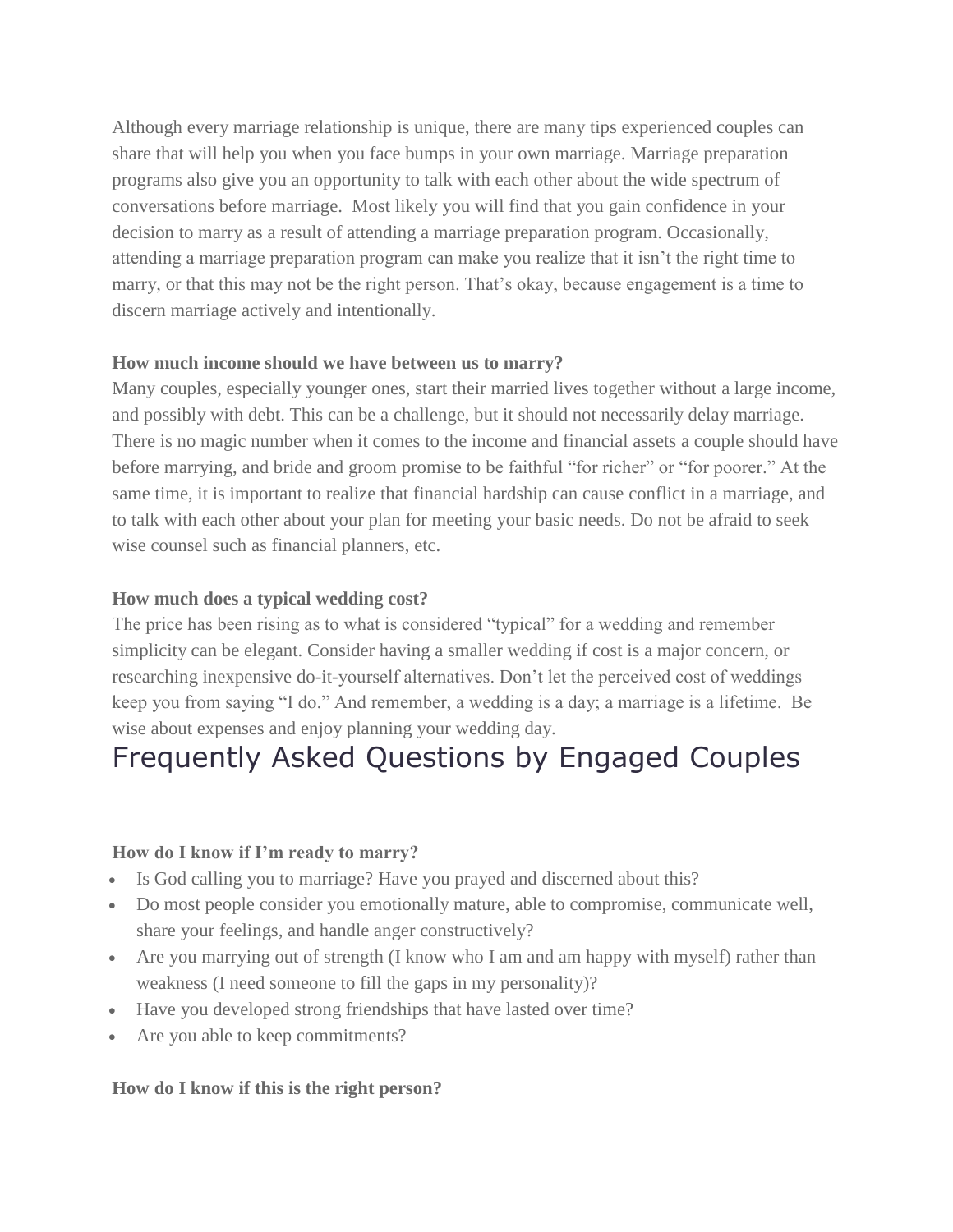- Is God calling you to marriage with this person? Have you prayed and discerned about this?
- Do you share similar basic values about respecting human life, fidelity, commitment, what is right and wrong, honesty, life goals, and lifestyle?
- Does your significant other bring out the best in you, and you in him or her?
- Are you physically attracted to this person?
- Can you imagine growing old together?
- Do your trusted family members and friends support your relationship and affirm that it is healthy and respectful?

#### **Is it necessary to feel "chemistry" between us for this to be the right person to marry?**

Chemistry, or feeling like you "click" with another person, is a natural part of a deepening relationship, and a wonderful part of falling in love, but unfortunately, chemistry is sometimes confused with infatuation, which can be fleeting.

In the good sense, chemistry means you feel a strong physical and emotional attraction to the other person and want to become closer to him or her. You feel happy in his or her presence and enjoy your time together. This sense of unity and joy at the other's presence can be a great foundation for a happy marriage.

# **Why should I attend a marriage preparation program? We've known each other for a long time and can't imagine we'd learn anything new.**

You do not have to discover all the things that make a marriage work by trial and error. Others have done some of that work for you. At a marriage preparation program course, you get a glimpse into other couples' marriages so you can have a more realistic sense of what's normal and what's not, and you can get solid advice on how to have a happy, holy marriage. Although every marriage relationship is unique, there are many tips experienced couples can share that will help you when you face bumps in your own marriage. Marriage preparation programs also give you an opportunity to talk with each other about the wide spectrum of conversations before marriage. Most likely you will find that you gain confidence in your decision to marry as a result of attending a marriage preparation program. Occasionally, attending a marriage preparation program can make you realize that it isn't the right time to marry, or that this may not be the right person. That's okay, because engagement is a time to discern marriage actively and intentionally.

### **How much income should we have between us to marry?**

Many couples, especially younger ones, start their married lives together without a large income, and possibly with debt. This can be a challenge, but it should not necessarily delay marriage. There is no magic number when it comes to the income and financial assets a couple should have before marrying, and bride and groom promise to be faithful "for richer" or "for poorer." At the